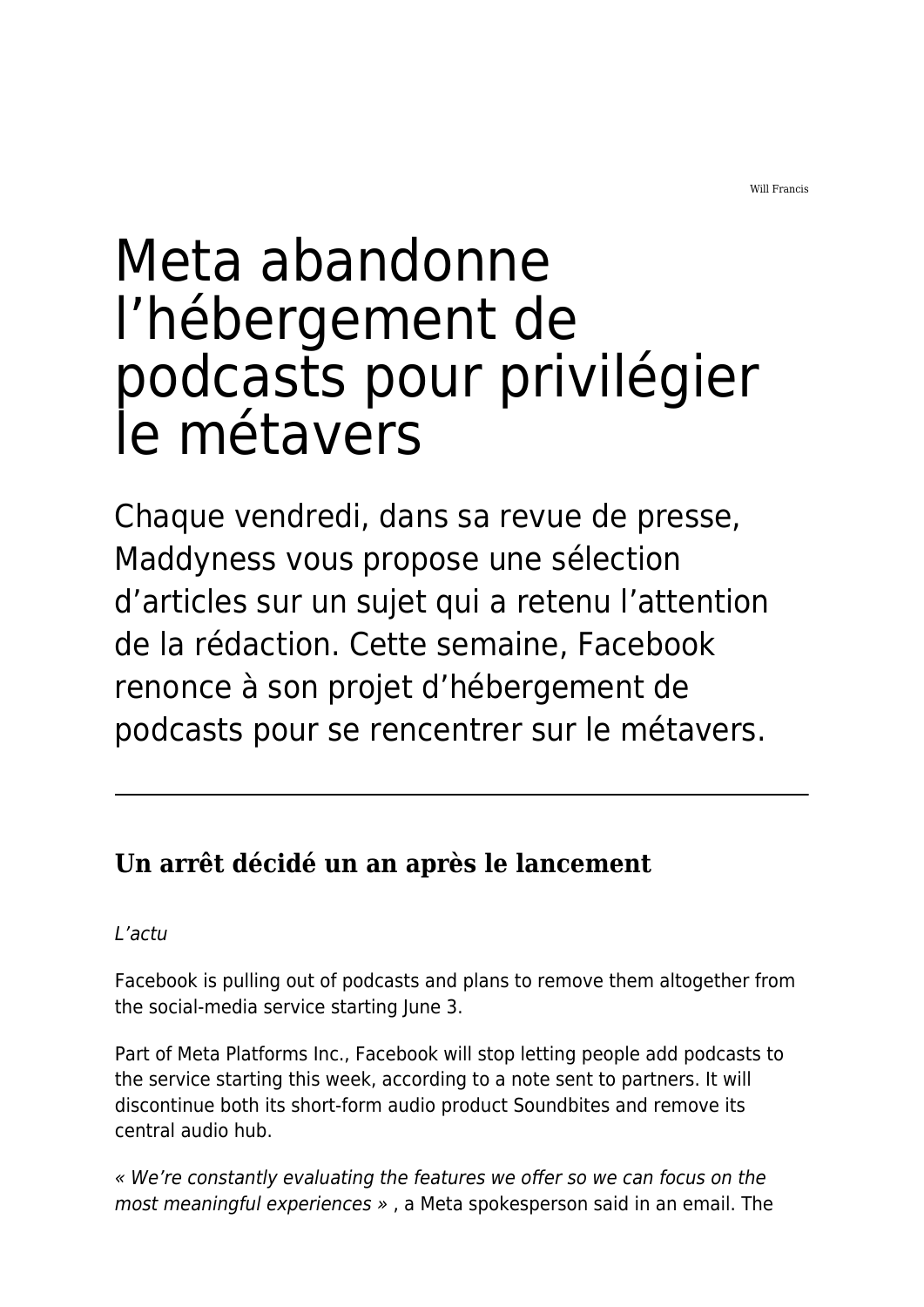person added that they didn't have a specific date on when Soundbites and the audio hub would shut down but it will be in the « coming weeks ». [Lire la suite](https://www.bloomberg.com/news/articles/2022-05-02/facebook-is-planning-to-leave-the-podcast-business-after-a-year) [sur Bloomberg](https://www.bloomberg.com/news/articles/2022-05-02/facebook-is-planning-to-leave-the-podcast-business-after-a-year)

## **Clubhouse avait donné des idées à Meta**

#### Le fonctionnement

L'audio semblait pourtant un marché porteur pour le géant américain. En avril 2021, le groupe de Mark Zuckerberg avait annoncé vouloir devenir un lieu d'hébergement de podcasts.

Il avait ainsi indiqué que ses utilisateurs allaient pouvoir écouter des podcasts directement dans l'application. Il mettait aussi en place des outils de création audio, des formats sonores courts et des salons de conversation audio en direct (« Live Audio Rooms »), inspirés du succès de Clubhouse. Il avait même noué un partenariat avec Spotify, avec un nouveau lecteur intégré dans le réseau social.

Preuve de son intérêt, le groupe de Mark Zuckerberg avait aussi sponsorisé une grande conférence aux États-Unis sur le marché du podcast l'an dernier. [Lire la suite sur Les Échos](https://www.lesechos.fr/tech-medias/hightech/facebook-sort-du-marche-du-podcast-1404509)

## À lire aussi

[11 podcasts à écouter pour comprendre les rouages de](https://www.maddyness.com/2022/02/18/liste-podcasts-rouages-entrepreneuriat/) [l'entrepreneuriat](https://www.maddyness.com/2022/02/18/liste-podcasts-rouages-entrepreneuriat/)

## **L'audio ne fait pas recette**

#### La motivation

The company told in an email that it is seeing good engagement on its audio products, and has been receiving feedback from creators and users on what is and isn't working.

But it was always going to be an uphill battle for supremacy on the audio front, even for a company with billions to spend. Spotify dominates the podcasting market, having reportedly surpassed Apple in October as the top podcast